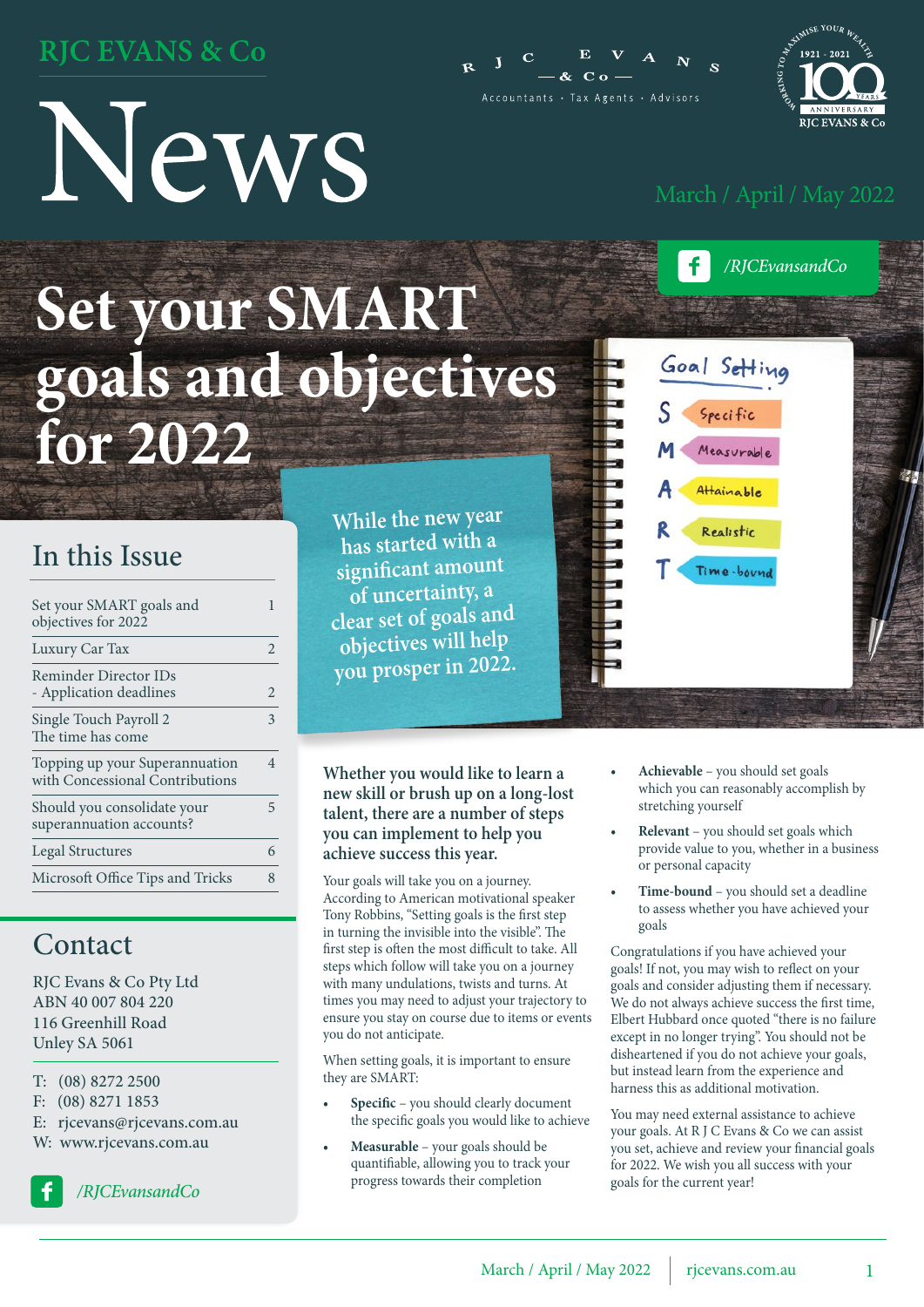### General

### **Luxury Car Tax**

**Only the cost of the vehicle (including GST) and vehicle accessories attract the LCT.**

### **What is Luxury Car Tax?**

Luxury Car Tax (LCT) is a tax imposed on the purchase of new luxury vehicles in Australia. It is levied at 33% of the value of the vehicle above a given LCT threshold, with the threshold increasing annually with indexation. In order to increase demand for fuel-efficient vehicles, the government has implemented a higher threshold for cars that use less than 7 litres of fuel per 100km.

Only the cost of the vehicle (including GST) and vehicle accessories attract the LCT. Stamp duty, on-road costs, extended warranties and services plans are not factored into the vehicle's value for LCT purposes.

### **Luxury Car Tax thresholds:**

| <b>Financial Year:</b> | <b>Fuel Efficient</b><br>$\left( < 7 \right)$ litres per 100 km) | Other    |
|------------------------|------------------------------------------------------------------|----------|
| 2018/19                | \$75,526                                                         | \$66,331 |
| 2019/20                | \$75,526                                                         | \$67,525 |
| 2020/21                | \$77,565                                                         | \$68,740 |
| 2021/22                | \$79,659                                                         | \$69,152 |

### **Luxury Car Tax Exemptions:**

#### **2-year rule**

Locally manufactured vehicles are liable for LCT for 2 years from their manufacturing date. Imported vehicles are liable for 2 years from the date they are first imported into Australia. If a vehicle is sold again within 2 years, it will only attract LCT if it has increased in value and only applies to the excess amount.

#### **Non-conventional Vehicles**

Vehicles designed for the purpose to carry goods, or more than 9 passengers, are exempt from LCT. These include buses, campervans, and motor homes. Motorcycles are also exempt.

#### **Trading Stock**

Vehicles purchased as trading stock with the intention to resell may have their LCT deferred by quoting your ABN. The subsequent customer will be held liable for the LCT.

#### **Luxury Car Tax Refunds:**

Primary Producers and tourism operators who are registered for GST are entitled to claim back their LCT on eligible vehicles. Primary Producers can claim on one eligible vehicle per year, whereas tourism operators can claim on each eligible vehicle, both up to a maximum of \$10,000 per year. To apply for this refund, the form (NAT 72601) needs to be completed within 4 years of the original purchase date. Feel free to contact our office for any assistance regarding eligibility & lodgement of your refund application.

- REMINDER **Director IDs - Application deadlines**
- **• Existing Directors** must apply by the 30th of November 2022.
- **• New Directors** must apply within 28 days of appointment.
- From the 5th of April, **New Directors** must apply before appointment.

Applications must be made by the director, and cannot be undertaken by anyone else on their behalf.

Please contact our office should you require assistance.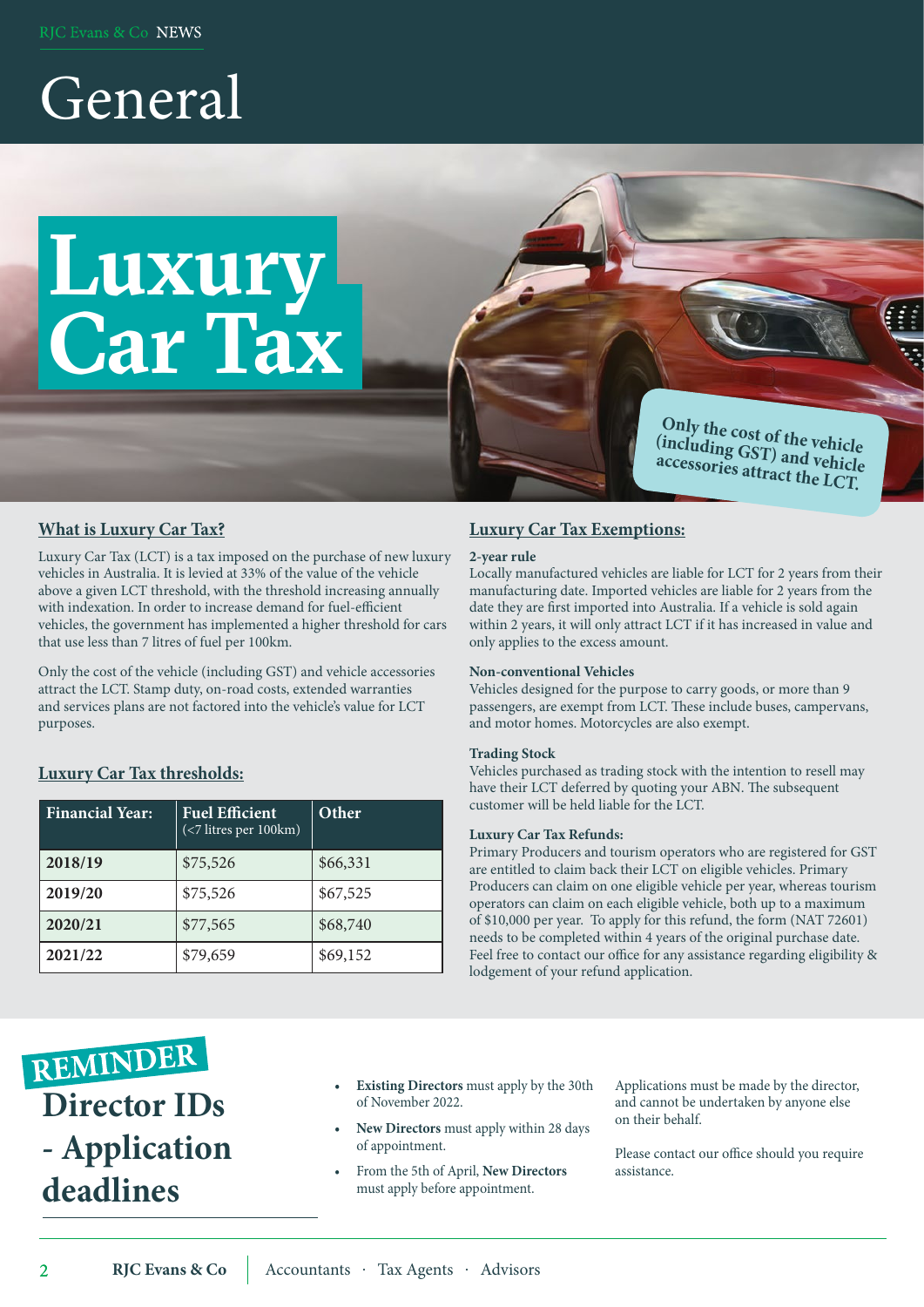

### Single Touch Payroll 2 The time has come

**Since 1 July 2019 employers have been required to report details of their wages to the ATO when they are paid. This is known as Single Touch Payroll (STP) and is done digitally via specialised computer software.**

From 1 March 2022, the amount of detail required to be reported, and identified separately, has been extended to include the following:

- ▷ Allowances
- ▷ Bonuses and commissions
- ▷ Directors' fees
- ▷ Overtime
- ▷ Paid leave
- ▷ Salary Sacrifice

Digital Service Providers (DSPs) can apply for a deferral if they need more time to make changes and update their solutions. Such a deferral then automatically applies to customers of that provider. For example, Xero & MYOB have advised that they have been granted a deferral until 31 December 2022. This means that all customers using Xero & MYOB for their payroll will also have until that date to report their first STP Phase 2 pay run.

 $\mathbf{I}$ 

 $-8c$  C  $\alpha$  – Accountants · Tax Agents · Advisors

Should you require more time to transition, you (or our office your behalf) may apply for an extension beyond your software provider's deferral.

The ATO has advised that genuine reporting mistakes pre 31 December 2022 will not be penalised.

The expansion of the STP regime is envisaged

- ▷ Employers will no longer need to send employee TFN declarations to the ATO (they will still need to be collected and filed in employee records).
- $\triangleright$  Simplify the application for concessional reporting, such as when paying closely held payees.
- ▷ When making Lump Sum E payments, employers will not need to provide Lump Sum E letters to employees.
- ▷ Payroll information reported will be shared in near real-time with Services Australia (ie. Centrelink), who can use it to streamline requests and adjust employee's government entitlements accordingly.

Please contact our office should you require any assistance with STP or guidance on how these changes may impact you.





**extended**

 $\mathbf{S}$ 

to provide the following benefits:



**From 1 March 2022, the amount of detail require<sup>d</sup>**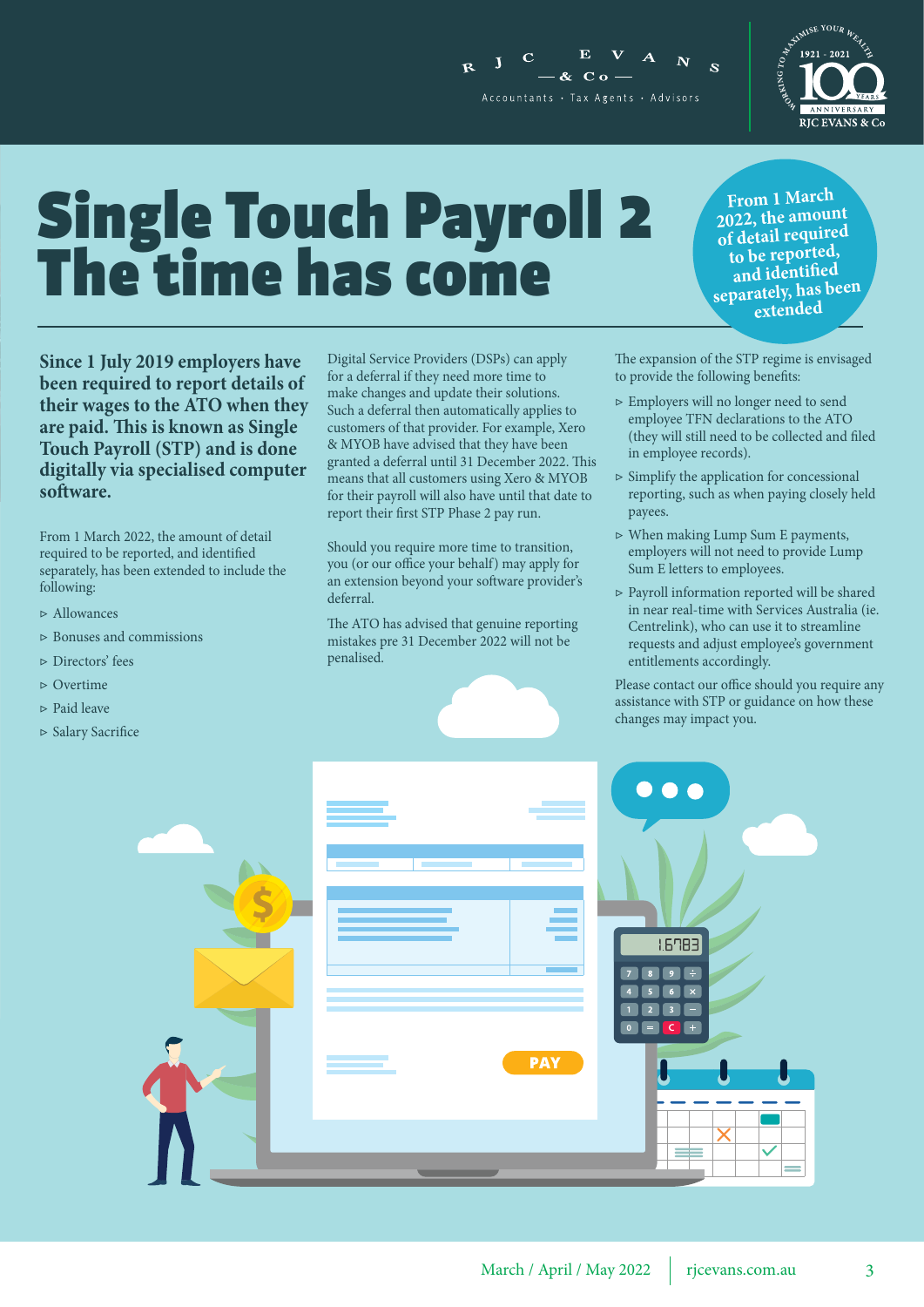### Superannuation

### **Topping up your Superannuation with Concessional Contributions**

### **Thinking about making up for lost time and making extra contributions to top up your super?**

The good news is that the "catch-up" Concessional Contribution (CC) rules can help individuals who feel they have missed out on building their retirement savings to make extra before-tax contributions.

Remember, CCs can include super guarantee contributions from your employer, salary sacrificed amounts and tax-deductible personal contributions.

### **What are catch-up CCs?**

You can carry forward any unused CC cap amounts that have accrued since 2018/19 for up to five financial years and use them to make CCs in excess of the general annual CC cap (currently \$27,500 in 2021/22).

You can then make a CC using the unused carry forward amounts provided your total super balance at the end of the previous financial year is below \$500,000.

Once you start to use some of your unused cap amounts, the rules operate on a first-in first-out basis. That is, any unused cap amounts are applied to increase your CC cap in order from the earliest year to the most recent year. So, when you use some of your unused cap from prior years, the unused cap from the earliest of the five-year period is used first.

And remember, if you don't use your accrued carry forward amounts after five years, your unused cap amounts will expire. So it's best to use it before you lose it!

It is also important to note CCs cannot create a tax loss. A CC will be limited to your taxable income.

#### **Example: Stephanie's accrued unused cap amount over three years**

During 2018/19, Stephanie's employer made super guarantee contributions of \$10,000 into her super fund. No other CCs were made that year.

As a result, Stephanie has an unused cap amount for 2018/19 of \$15,000 (\$25,000 – \$10,000).

Assuming Stephanie accrued unused cap amounts of \$15,000 three years in a row (ie, for 2018/19, 2019/20 and 2020/21), she could make CCs in 2021/22 of up to \$72,500 (\$45,000 unused cap amounts + \$27,500 annual cap for 2021/22) without exceeding her CC cap.

|                                                             | 2018/19  | 2019/20  | 2020/21  | 2021/22  |
|-------------------------------------------------------------|----------|----------|----------|----------|
| Current year<br>$CC$ cap                                    | \$25,000 | \$25,000 | \$25,000 | \$27,500 |
| Carried forward unused<br>CC cap from prior year/s          | \$0      | \$15,000 | \$30,000 | \$45,000 |
| Total CC cap including<br>carried forward unused            | \$25,000 | \$40,000 | \$55,000 | \$72,500 |
| CCs made in the current<br>year                             | \$10,000 | \$10,000 | \$10,000 | \$72,500 |
| Cumulative unused CC<br>cap amount remaining at<br>year end | \$15,000 | \$30,000 | \$45,000 | \$0      |

Note, for Stephanie to utilise her unused cap amounts, her total super balance at 30 June 2021 must be below \$500,000.

### **Who can benefit from catch-up contributions?**

Catch-up contributions may assist individuals who:

- Previously couldn't afford to make additional contributions;
- Have spent time out of the workforce to study, look after children or elderly family members;
- Work part-time or are casual employees;
- Have interrupted or non-standard work patterns (ie, self-employed people);
- Dispose of an asset and want to reduce their tax and further maximise their contributions to super;
- Receive a windfall/inheritance and want to contribute the funds to super.

If you finally have capacity to make extra contributions and want to build your super, utilising the catch-up CC rules can allow you to make up for lost time and be an easy way to boost your super for retirement.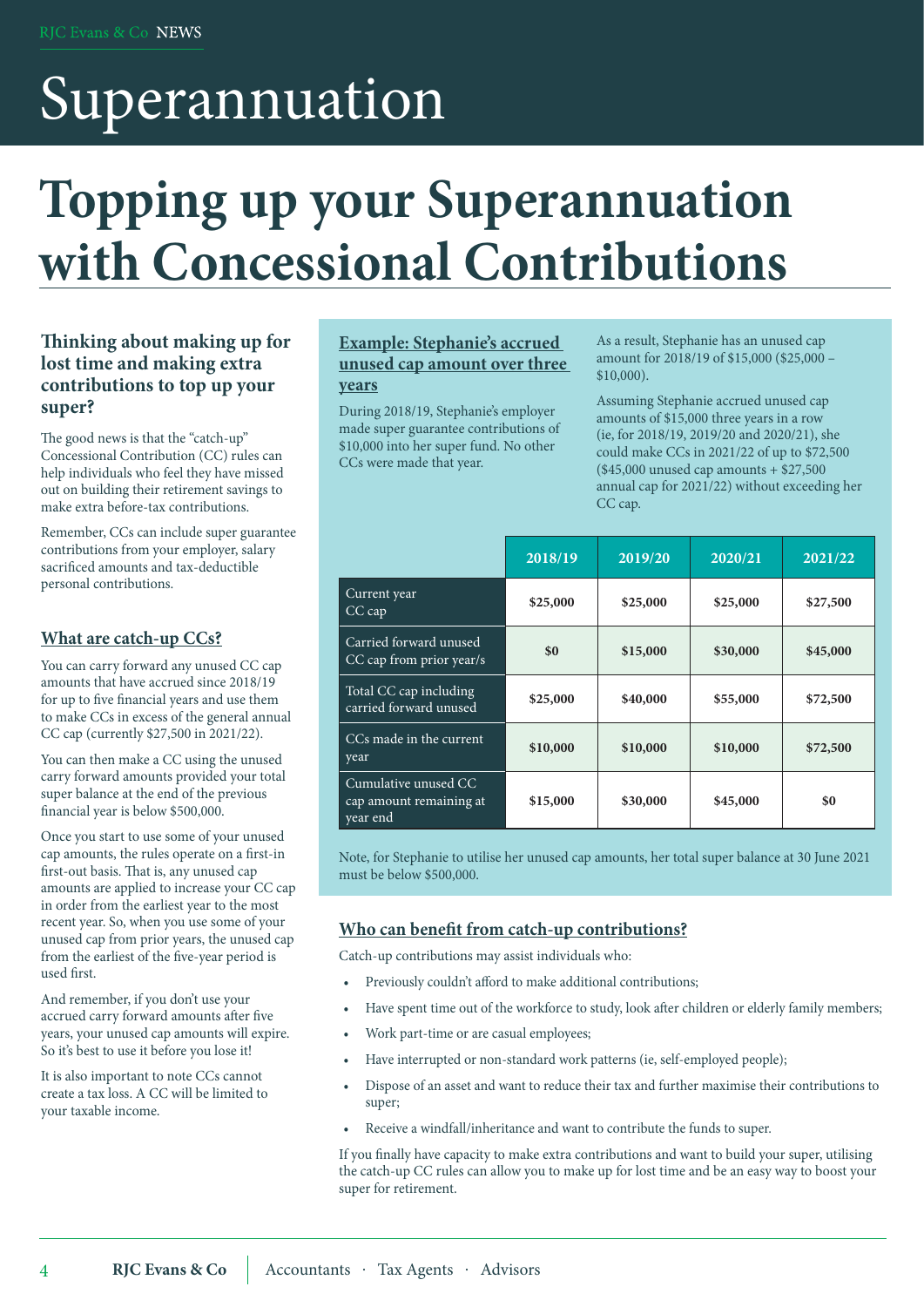



### Should you consolidate your superannuation accounts?

**Did you know that there are approximately 10 million unintended multiple super accounts, which represents around 35% of all member accounts held by funds?**

While in some cases this outcome may be intended, more often than not the creation of multiple accounts is unintended and mainly occurs when employees change jobs and do not nominate the same (or any) account for their super guarantee to be paid into.

These multiple super accounts are costing Australians an extra \$690 million in duplicated administration fees and \$1.9 billion in insurance premiums per year, which is eroding many Australians' hard earned super benefits.

If you are one of these individuals with multiple super accounts, there may be benefits to rolling your accounts onto one super fund.

### **The benefits for consolidating funds**

There are a number of benefits of rolling your accounts into one fund, including:

- Prevent duplicated fees having one super fund means one set of fees, potentially saving you hundreds and thousands of dollars over your lifetime.
- Easier to manage having all your super in one account makes it easier to manage as there is less paperwork and administration to worry about.

• Maximise your investment returns – once you have consolidated your funds, it will be easier to manage your investment strategy and you'll be able to maximise the funds to invest.

### **Things to consider before consolidating**

Before you consolidate your funds, there are a few things you should consider, including:

- Check whether you have any insurance cover – you may hold life, total and permanent disability cover and income protection through your super funds. When changing funds, you may lose this cover or not receive the same level of cover in the new fund. Individuals with preexisting medical conditions and those aged over 60 need to be particularly vigilant.
- Compare your super funds it is important to compare your super funds to check on things like fees, insurance premiums, variety of investment options available, performance data, etc before you choose a super fund that meets your needs.

**Multiple accounts mainly occurs when employees change jobs**  and do not nominate the same<br>(or any) account for their super<br>guarantee to be paid into. (or any) account for their super

- Check if you can rollout of your current fund – it may not be possible for you to transfer your money out of your account e.g., if you have a defined benefit fund.
- Speak to your licensed financial advisor to help you make the right decision, particularly if you're not sure about the adequacy of your new or existing insurance coverage.

### **How to consolidate**

Consolidating your super is now easier than ever, using ATO online services or your myGov account.

If you're not sure whether you might have other super accounts, you can also search for lost or unclaimed super via the ATO or by logging into your myGov account linked to the ATO and clicking on 'Manage my super'.

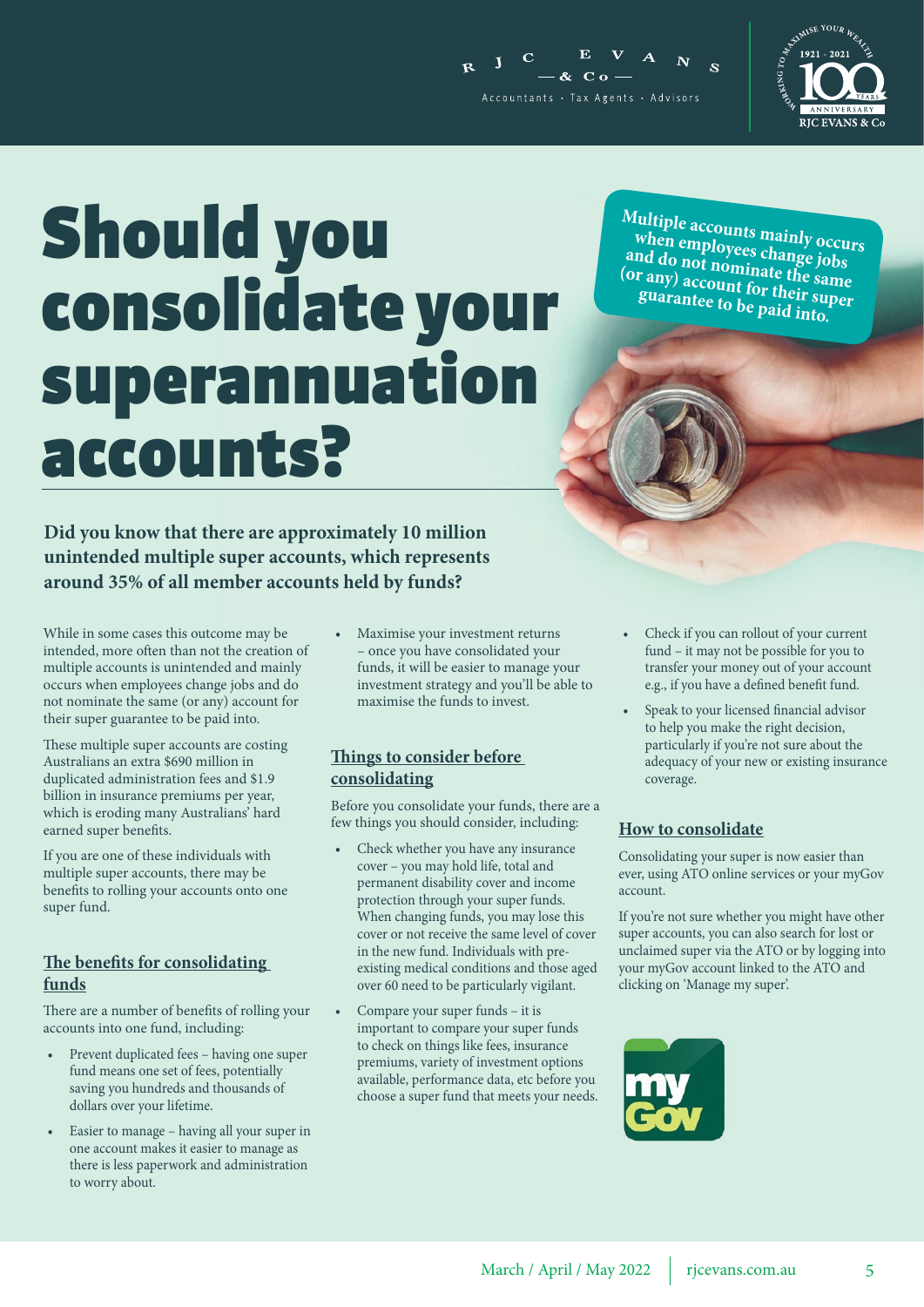### Business

## Legal Structures

### **Aside from tax, there are many factors to consider when determining the best structure (or combinations of structures) for your business or investment, including ease of understanding, set up and compliance costs, the ability to admit new owners, asset protection etc.**

You can change your business structure at any time, however there may be costs involved such as Capital Gains Tax (CGT) and Stamp Duty.

Following is a summary of the features associated with the various legal structures available.

|                                            | <b>Tax</b>                                                                                                                                                                                                                                                      | <b>Tax Rate</b>                                                                                                                                             |
|--------------------------------------------|-----------------------------------------------------------------------------------------------------------------------------------------------------------------------------------------------------------------------------------------------------------------|-------------------------------------------------------------------------------------------------------------------------------------------------------------|
| <b>Sole Trader</b>                         | • The individual is responsible for tax on the income and<br>capital gains<br>• Eligible for 50% CGT discount on capital gains                                                                                                                                  | • At the individual's marginal tax rate                                                                                                                     |
| Partnership                                | • Each partner is responsible for tax on their fixed share of<br>the partnership income and capital gains<br>• Each partner eligible for 50% CGT discount on capital<br>gains.                                                                                  | • At each partner's marginal tax rate                                                                                                                       |
| <b>Trust</b>                               | • Each beneficiary is responsible for tax on the income and<br>capital gains of the trust they have been made presently<br>entitled to<br>• Trustee pays tax on behalf of non-residents and minors<br>• Eligibility for CGT discount depends on the beneficiary | • Beneficiaries taxed at their marginal tax rate<br>• Undistributed profits taxed at 47%                                                                    |
| Proprietary<br>Company                     | • Company is responsible for tax on income and capital<br>gains<br>• Not eligible for CGT discount on capital gains<br>• Shareholders incur tax on company dividends, less a credit<br>for company tax paid                                                     | • 30% - Large business or non-business.<br>• 25% - Small Business, also known as Base Rate<br>Entities                                                      |
| Self-Managed<br><b>Superannuation Fund</b> | • Fund is responsible for tax on income and capital gains<br>• Each member's share of tax is deducted from their member<br>account<br>• Eligible for 1/3 <sup>rd</sup> CGT discount on capital gains.                                                           | • 15% on earnings of accumulation balance<br>• 0% on earnings of pension balance<br>• Pension balance subject to Transfer Balance Cap<br>(\$1.7m at 1/7/21) |

6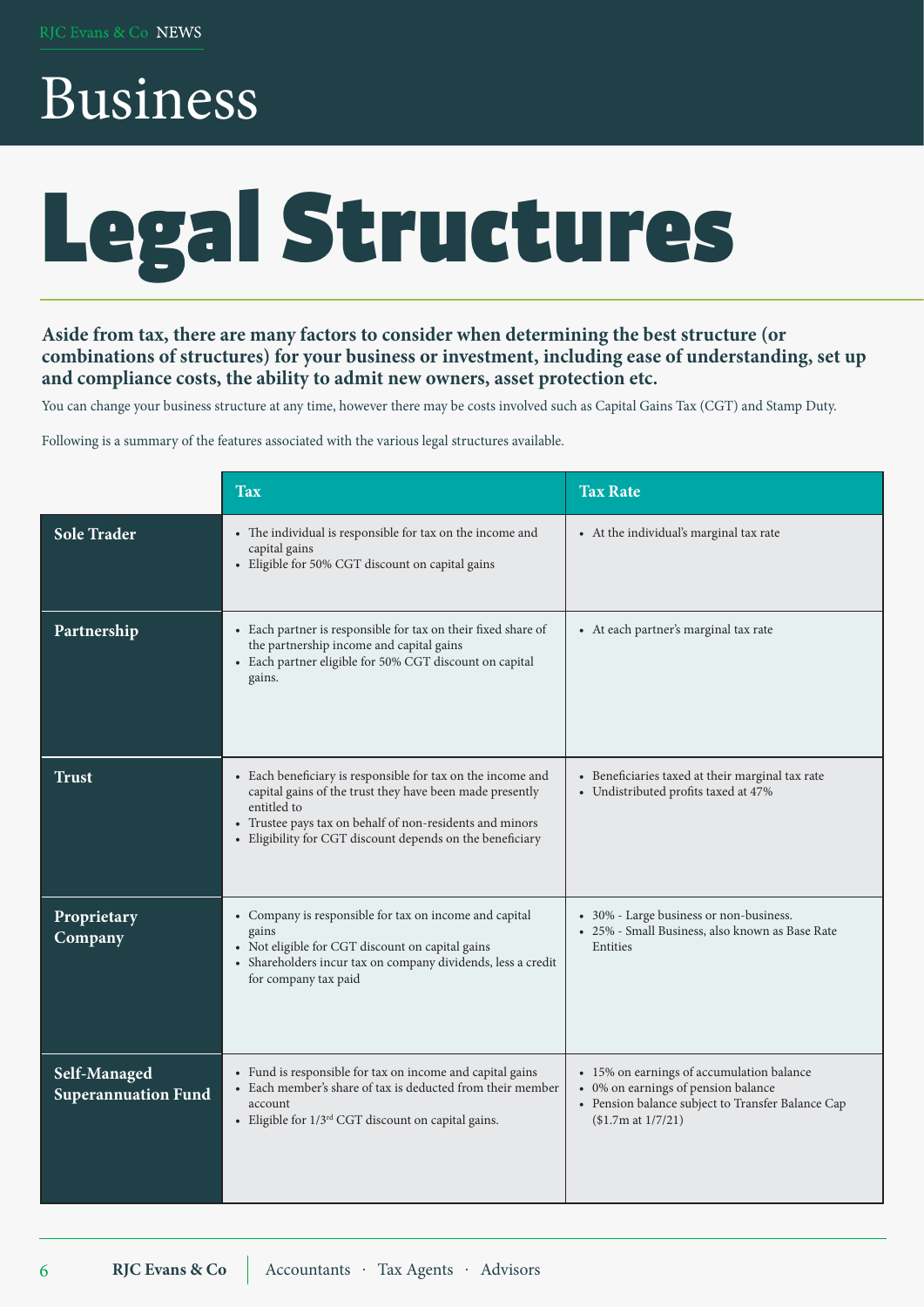$R$  J C  $\mathbf{E}$  **V**  $N^{\dagger}$  s  $\mathbf{A}$  $-$  &  $c$  o  $-$ Accountants · Tax Agents · Advisors



**You can change your business structure at any time, however there**  structure at any time, nowever<br>tructure at any olved such as Capital<br>may be costs involved such any Duty. ay be costs involved such any buty.<br>Gains Tax (CGT) and Stamp Duty.

| <b>Control</b>                                                                                                                                                                                                                                                                         | Liability                                                                                                                                                                                                                                                                                                                       | <b>Costs &amp; Requirements</b>                                                                                                                                                                                                                                                  |
|----------------------------------------------------------------------------------------------------------------------------------------------------------------------------------------------------------------------------------------------------------------------------------------|---------------------------------------------------------------------------------------------------------------------------------------------------------------------------------------------------------------------------------------------------------------------------------------------------------------------------------|----------------------------------------------------------------------------------------------------------------------------------------------------------------------------------------------------------------------------------------------------------------------------------|
| • Full control of the business and day to<br>day decision making                                                                                                                                                                                                                       | • Unlimited personal liability                                                                                                                                                                                                                                                                                                  | • Minimal set up costs.<br>• Annual Income & Expenses included in<br>individual Income Tax Return<br>• Business Activity Statements (if applicable)                                                                                                                              |
| • Control details can be set out in<br>Partnership Agreement<br>• Ultimately dependent on partnership<br>interest<br>• Generally, a partner has the authority<br>to act as an agent for the partnership,<br>and each member shares control of the<br>management decisions              | • General - partners have unlimited liability for the<br>debts and obligations of the partnership<br>• Limited - partners liability is limited to the amount<br>they have invested into the partnership                                                                                                                         | • Minimal set up costs.<br>• Partnership Agreement recommended<br>• Annual Partnership tax return<br>• Business Activity Statements (if applicable)                                                                                                                              |
| • Trustee holds the legal title to property<br>and administers the trust for the benefit<br>of the beneficiaries<br>• Appointor (if applicable) appoints the<br>Trustee of the trust and therefore has<br>ultimate control<br>• Beneficiaries have no control or say over<br>the trust | • Trustees are personally liable for the debts of the<br>trust they administer, however can be compensated<br>out of trust property for liabilities incurred in<br>exercise of the trustee's powers                                                                                                                             | • Trust Deed<br>• Annual Trust tax return.<br>• Annual distribution resolution<br>• If a corporate trustee, some company costs &<br>requirements also incurred<br>• Business Activity Statements (if applicable)                                                                 |
| • Run by directors, who are appointed by<br>the shareholders<br>• Ownership rests with the shareholders                                                                                                                                                                                | • Directors can be held liable if found to be in breach<br>of their duties.<br>• Shareholders only liability is the amount unpaid on<br>their shares.                                                                                                                                                                           | • Statutory Register and constitution<br>• ASIC Incorporation Fee (currently \$469)<br>• Annual ASIC Return Fee (currently \$273)<br>• Annual Company Tax Return<br>• Regular director and shareholder meetings and<br>minutes<br>• Business Activity Statements (if applicable) |
| • For individual trustees, all members<br>must be trustees of the fund<br>• If corporate trustee, all members must be<br>directors of the company<br>• Trustees/members control investment<br>decisions and asset mix                                                                  | • SMSF's can only incur liabilities in limited<br>circumstances (via a LRBA)<br>• Only assets subject to a fund's LRBA (if applicable)<br>are at risk if in default<br>• SMSFs not eligible for compensation resulting from<br>theft or fraud<br>• Penalties of non-compliance can be levied on<br>trustees/members personally. | • Fund Deed<br>• Annual SMSF Return<br>• Annual audit<br>• Written Investment Strategy<br>• If a corporate trustee, company costs &<br>requirements also incurred.<br>• Business Activity Statements (if applicable)                                                             |